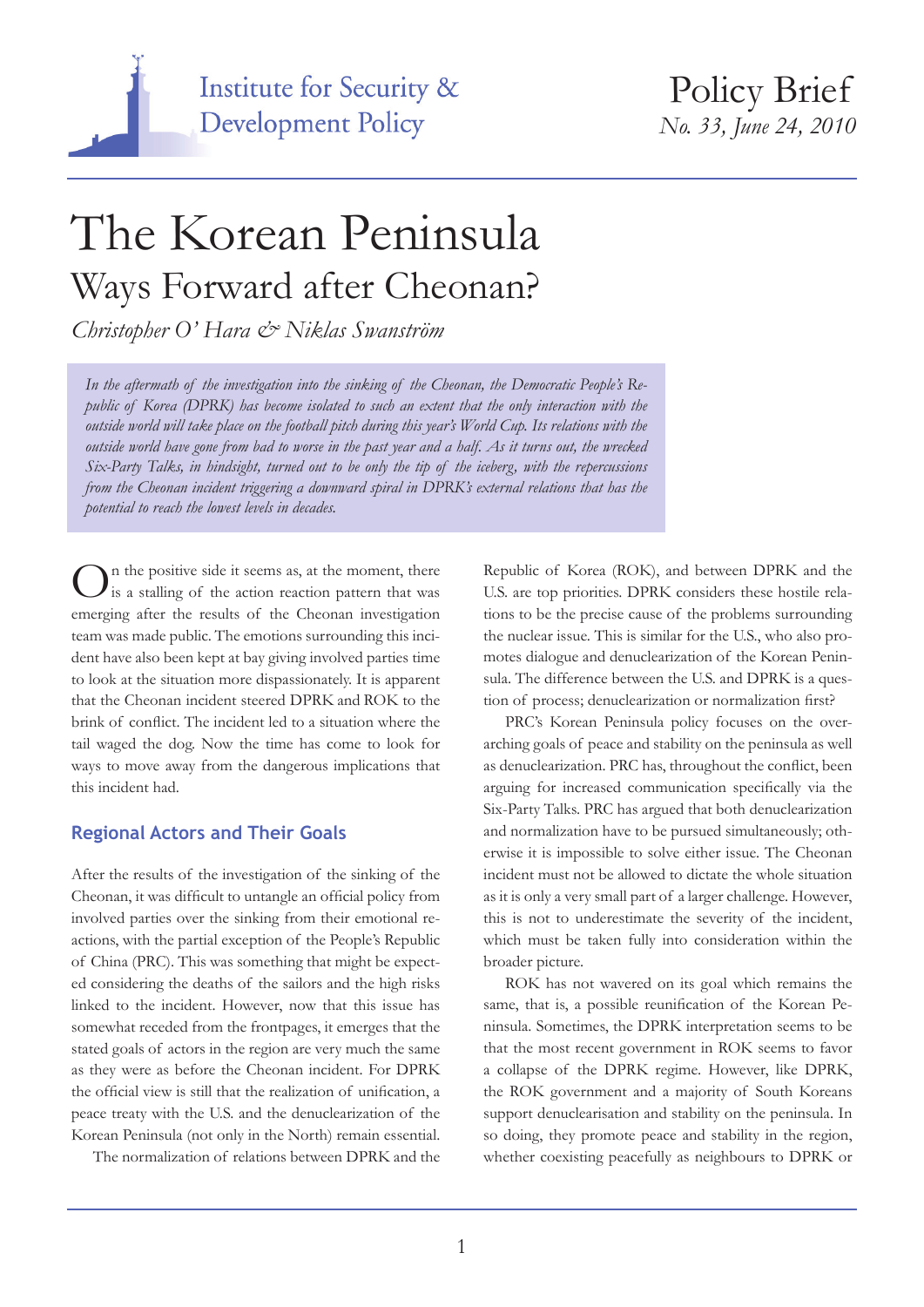

as one nation. In order for the above goals to come about, it is necessary for DPRK and ROK to promote bilateral and multilateral discussions. In fact, the bilateral contacts are in many ways a steppingstone that needs to be resumed before further multilateral discussion can take place. The bilateral contact is a goal in itself for ROK and DPRK and must occur in order to further positive development on the peninsula. However, the pending results of the Security Council Resolution after the Cheonan incident will affect the way in which ROK move forward with regards to bilateral relations with DPRK.

Denuclearization on the Korean Peninsula is secondary for Japan, as well as the cessation of DPRK exports of missile technology. The resolution of the Japanese abduction issue has top priority. Japanese media and public have been close to obsessed with the abduction issue, which has overshadowed all other issues in Japan with regards to DPRK. The abduction issue has evolved into the tail that wags the dog.

#### **Obstacles to the Goals**

There are a large number of obstacles that must be attended to before any of the goals of parties involved can be reached. Even if there are a number of issues that could be seen as the most important today, there is no guarantee that new ones will not emerge tomorrow and become the new tail that wags the dog. For DPRK, democratization of the whole Korean Peninsula, normalization of bilateral relations and denuclearization are problematic for many reasons. The most important factor is that there is no confidence between the U.S., ROK, DPRK and Japan which creates too much suspicion in order for important issues to be resolved. It seems that each time DPRK offers its hand, its is shunned by the U.S. and ROK. However, this also works the other way. There are many examples were the U.S. and ROK has tried to engage DPRK only to be ignored or criticised. The lack of trust between the actors seems, on many occasions, to give much excuse for refusing engagement. This is a serious problem since the conflict can only be dealt with through stronger engagement and dialogue, unless more violent solutions are considered.

Moreover, DPRK does not believe (or at least cannot confirm) that ROK is fully denuclearized because DPRK has never been allowed to verify the absence of nuclear

weapons in ROK. Similarly the U.S., ROK and Japan have suspected North Korea of developing nuclear weapons; something that was acknowledged both in words and later through the DPRK nuclear tests. The nuclear situation on the Korean Peninsula has produced a situation that constitutes a real threat to peace, and which needs to be resolved. DPRK has refused to denuclearize before its security has been guaranteed and before the normalization of relations with the U.S. has been accomplished. The U.S., on its side, has guaranteed that it has no interest in resolving the conflict militarily. This is something that Pyongyang doubts due to its lack of trust of the U.S. Similarly, due to their lack of trust in DPRK, the other parties involved are not ready to discuss the nuclear issue before the other issues are resolved.

To make matters worse, DPRK is suspicious of Japan and still has a bad taste in its mouth due to the history between the two countries. This suspicion is shared by ROK and the PRC, who also have historical grudges towards Japan. For Japan, on the other hand, the abduction issue forms an historical cloud on its relations with DPRK, which has made it virtually impossible for Japan to progress on any other issue.

DPRK believes that the U.S. strategy towards DPRK needs to be revised as the joint U.S.-ROK military activities undermine trust that has not even begun to exist. This is a part of the Catch 22 situation where ROK and the U.S. have to react to what they see as a blunt act of war, but at the same time DPRK will have to react to what it views as a flagrant breach of its security concerns. The lack of confidence is evident, and is not the only barrier. Even if high level politicians from the U.S. want to engage DPRK, domestic factors within the U.S., such as a lack of understanding of DPRK and fear mongering media, make it difficult to change U.S. policy towards DPRK.

For China, it is within its best interest to sustain the current DPRK government, because if the Kim Jong-il rule did collapse, this would mean great risks to security in the region, in particular the border areas. On the other hand Beijing does perceive the latest incidents as an issue of concern, not least DPRK's development of nuclear weapons. The government in Beijing will have to manoeuvre carefully so as not to appear to favor any side if it wishes to continue to function as the honest broker.

Other barriers to the stated goals are the tendency of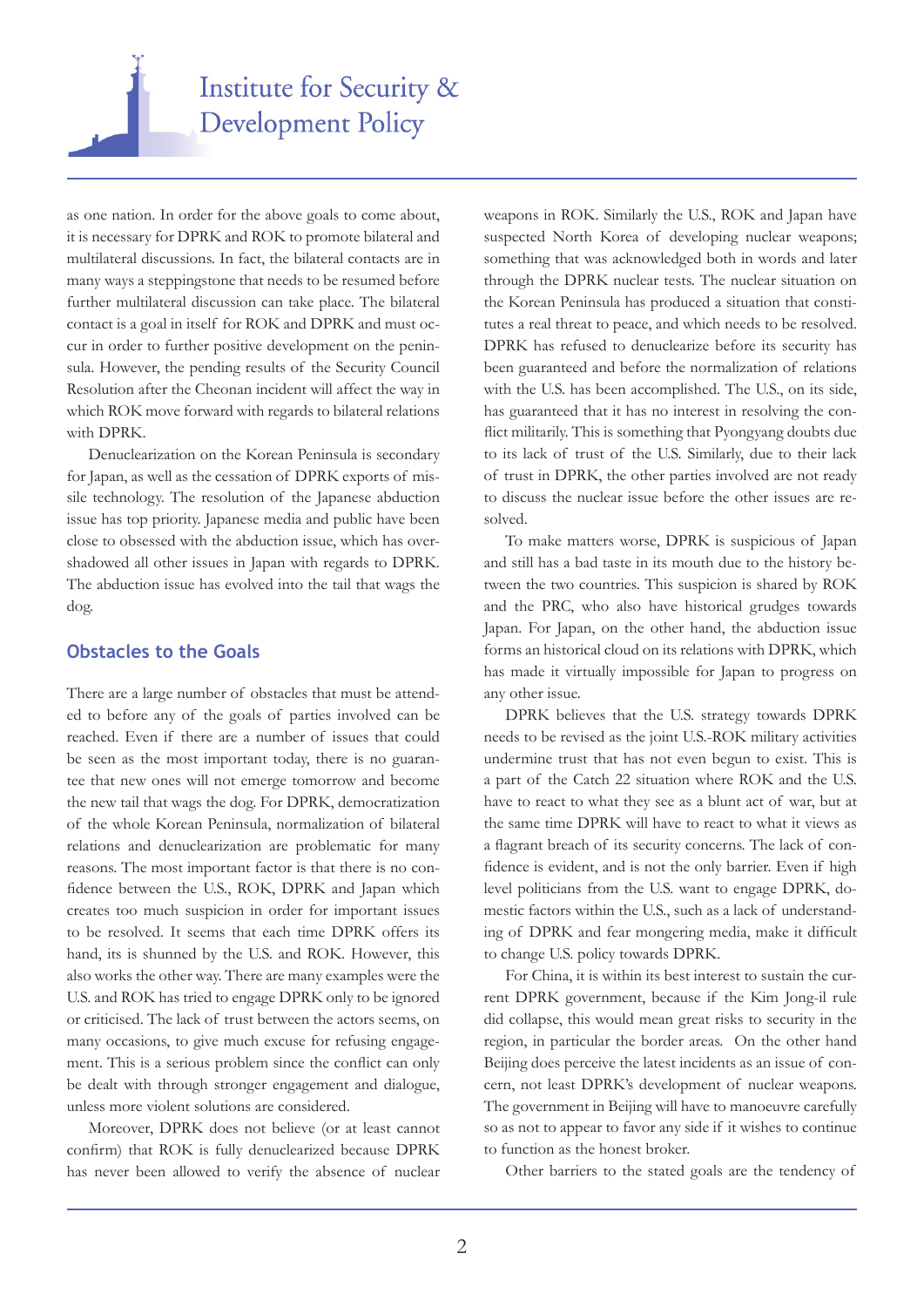

governments to react emotionally to incidents such as Cheonan, rather than reacting rationally. This is something that has been apparent in the recent event that brought us to the current crisis. However, it must be noted that although there were harsh emotional exchanges between ROK and DPRK, both parties have shown great restraint in their actions; something that bodes well for the future.

#### **Getting Past the Barriers**

It is now apparent that the single most important factor in getting past the barriers is to improve confidence between the parties. The one million dollar question is how? There are a number of things that can be accomplished and the more difficult they are, the more media attention they get, and the more trust they need. One solution is to focus on low hanging fruits which will allow each of the countries involved to interact positively without much resistance from policymakers and ill informed members of the general public. For example, there could be joint efforts to improve humanitarian aid, or more specifically, the U.S., Japan, and ROK could promote health care initiatives by sharing limited health care technologies including the manufacturing of medical products and also provide training for medical staff in DPRK. This could be one way to build confidence from the bottom up, all the while avoiding sensitive issues which can easily become politicized. If trust is built from the bottom up and therefore occurs naturally, it will be easier to improve the situation. This is not to say that these issues are easy but by comparison they are easier to pursue in comparison to more sensitive issues.

Within these trust building endeavors, diplomacy should be used as an instrument of dialogue rather than as a reward for positive behavior, as is now often the case. This will mean that no matter what incident, accident or deterioration in relations that occur, avenues for discussion will already be in place. Therefore, there are ways to reduce misunderstandings and avoid action reaction patterns which can lead to unwanted responses. It is vital that an avenue exists where the U.S. and DPRK and other actors involved can discuss possible roadmaps for the future. The bilateral relations between ROK and DPRK are pivotal in this process. Not much can be accomplished without their relations getting back on track again. This does not indicate that all means of communications need to be open, or even at the highest level, but some form of communications needs to be continued.

A first step on the Korean Peninsula is to restore some form of communication. This will both help to build confidence from the bottom up as well as taking small steps in the direction of the normalization of relations. Moreover, while confidence is being built from the bottom up, confidence would need to be reinforced from the top down, where the armistice agreement could be replaced with a peace treaty; even if this cannot be done without some form of countermeasure from DPRK. This follows from the Chinese approach of pursuing goals from different paths simultaneously, each adding confidence along the way.

It must also be taken into account that DPRK is suspicious of ROK and the U.S., and does not believe that ROK does not have nuclear weapons. A verification team made up from members of DPRK and other parties could be allowed access to ROK with the aim of verifying the absence of nuclear weapons. It could even be useful to allow the DPRK side to write its own verification standards for their assignment in the South on the terms that the U.S./ROK or the UN can follow the same verification standards in the North. This would be a significant confidence builder, but so far it is too far from what can be accomplished, and a well thought through formula will need to be explored.

It would also be useful to develop an incident prevention body for Northeast Asia, which would have the possibility to slow down action reaction loops that will develop when future incidents, similar to the Cheonan, occur. This could, for an initial period, start with fishery issues, smuggling and other issues that all involved actors would have a great interest in pursuing. In the aftermath of the Cheonan incident there will be a great deal of tension and any minor incident could easily trigger new conflicts, furthering the tension on the Korean peninsula.

Even if the cathexis surrounding the Cheonan incident has somewhat dissipated, it will still need to be addressed in the future as it is too much of a major issue to be swept under the carpet. However, in the short run there is not much that indicates that this would add to a positive development on the Korean Peninsula. DPRK claims that it had nothing to do with the incident so it not useful to demand an apology and a domestic investigation. Due to the uncertainty of DPRK and China with regard to the outcome of the investigation, which was debated by the UN Security Council,